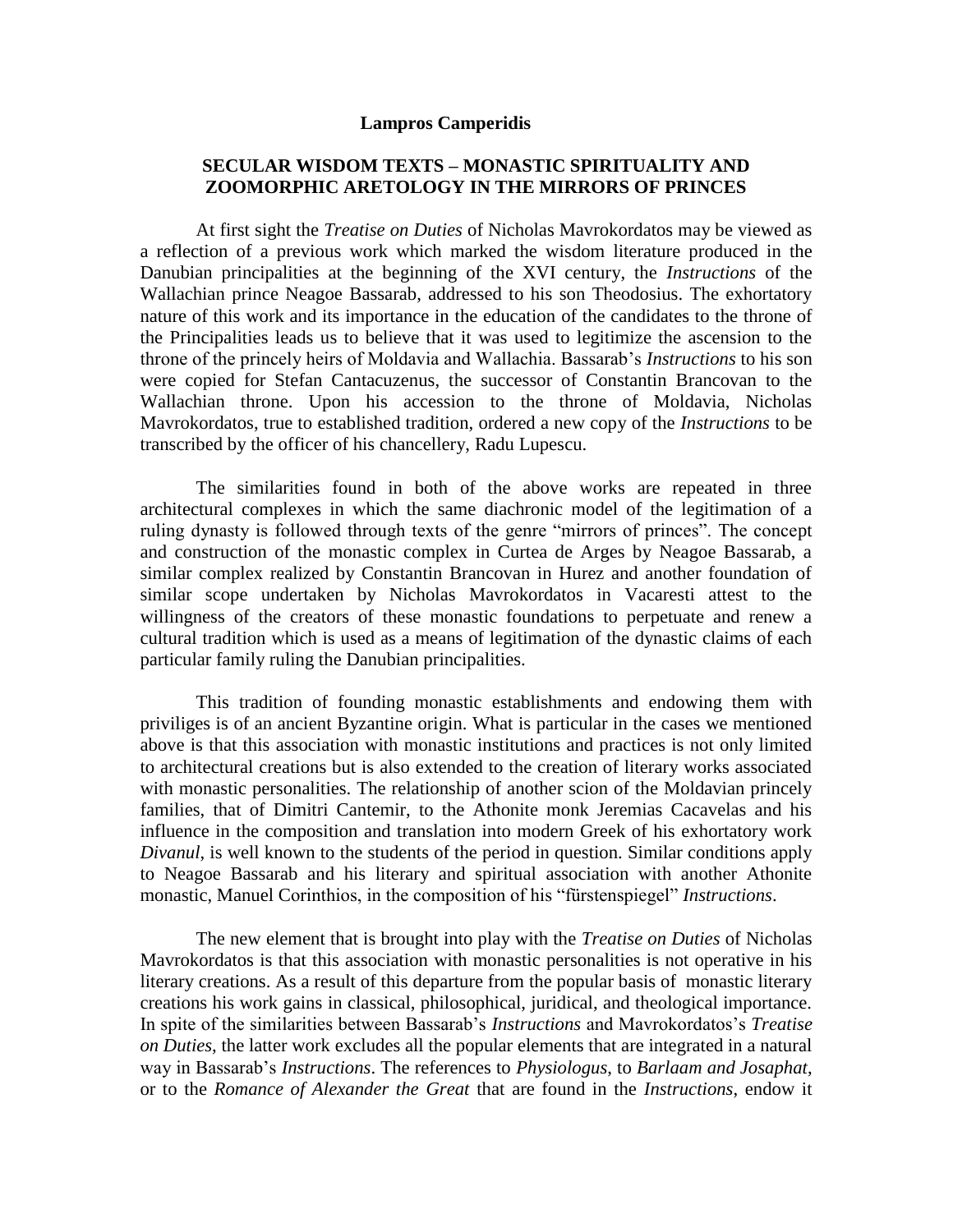with several medieval traits that are absent from Mavrokordatos's work, which clearly belongs to the modern period, emulating the numerous treatises *On Duties*, so frequent in the period in question, as epitomized by the synonymous work of Samuel Pufendorf.

The themes borrowed from mythology and from folkloric traditions, which are so abundant in the popular sophiological literature of the Middle Ages, are totally absent in Mavrokordatos's work. It is for this reason that his work stands out from so many previous works of similar sophiological nature which had been cultivated in the Danubian principalities, such as the various *Floarea darurilor*, *Fiore di virtu*, clearly inspired from the imaginary universe of the *Physiologus* and of the *Aesopic fables*. These collections had also influenced the creation of another popular genre of sophiological writings, the innumerable *Bestiaria* produced abundantly in the Middle Ages, thriving in zoomorphic aretology and treatises on passions, a domain clearly monopolized by the popular sophiological writings.

We may distinguish two great branches bifurcating from the solid trunk of the tree of wisdom, the "arbor sapientiæ" of the "de regimine principum" genre. The first main branch has innumerable small upshots, ramifications which are multiplied by the rich sap of the tree nurtured by philosophy, ethics, theology, the Scriptures, jurisprudence, political theories. The fruits hanging from these branches have grown thanks to graftings which are going back to the Mesopotamian wisdom literatures, to the wisdom books of the Old Testament, to the neo-pythagorean treatises on kingship of the hellenistic period, to the Aristotelian works on Ethics, to the ethical treatises of Isocrates, Plutarch and the Stoics, to the catechetical school of Alexandria, to the theological synthesis of the Cappadocian Fathers of the Church, to the other great synthesis of neoplatonism and the Areopagetic writings, which subsequently creates a new theological school in the writings of Maximus the Confessor, which in turn ends in endless upshots known as "philocalias, chrestomathies, exhortatory alphabets, florilegia, blostman", such as the one composed by Alfred the Great, "fioretti, polyanthea", and the numerous treatises on the art of governing, the "de regimine principum" genre produced throughout the Middle Ages at the Byzantine court.

The fruits of the other great branch are multiplied grace to their graft by the popular and folkloric traditions, nurtured by the mythological and pagan vestiges of the collective memory of the people. It is here that all the myths from an undefinable and misty past derive their life giving sap through which they survive in fables, fairy tales, imaginary hagiologies, stories with heroes and fairies, fantastical animals representing virtues, sophiological riddles and logogriphs, proverbs and aretological tales. The notion that this tree of wisdom is cultivated in the primordial garden of Eden is attested by several early and medieval Fathers of the Church, beginning with Ambrosius, who likens the four rivers of Paradise to the four Platonic virtues of prudence, wisdom, valour and justice. It is thanks to the virtues that this "arbor sapientiæ" is nurtured and produces all kinds of horticultural delights in this setting of "hortus deliciarum, jardin de plaisance, Pneumatikos leimon, kipos chariton, pratum spirituale", which are taking a concrete form in the numerous "fiore di virtu, rosetta, viridaria, arbores" sophiological collections that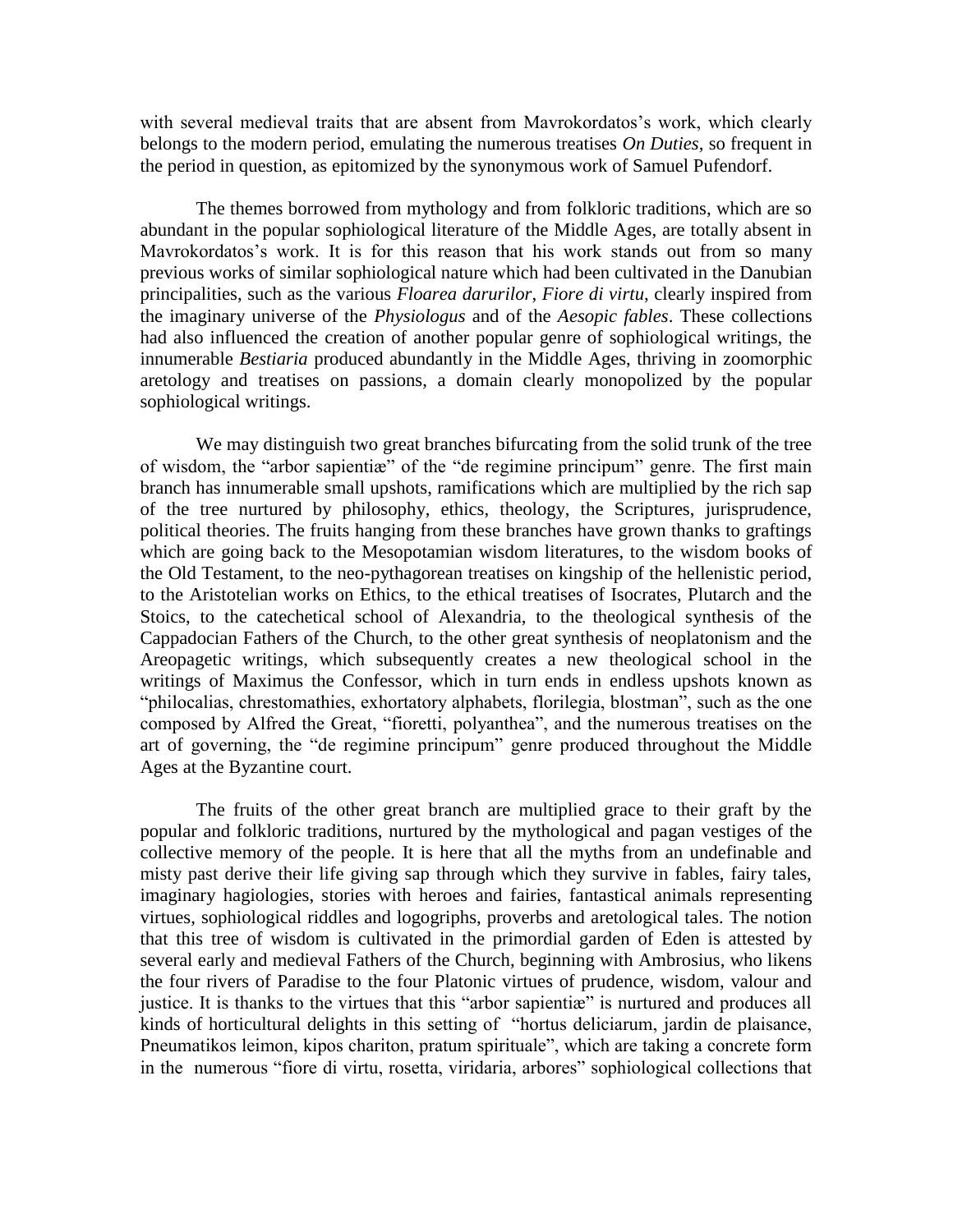are cultivated in the allegorical monastic gardens of both the eastern and western Christendom.

The virtues promulgated in this sophiological genre are a mixture of both ascetic and popular virtues, at times even of a secular tenor, such as good manners, civility, sincerity in professional transactions, mixed with exhortations to fasting, prayer, vigils, sleeping on the ground, humility, almsgiving, practised invariably by Orthodox Christians irrespective of their social position. In this instance, a great role is played by *Physiologus*, since it offers a model for the zoomorphic type of a gamut of virtues and vices practised in the animal kingdom. Moreover, the point that *Physiologus* serves as a prototype to all subsequent *Bestiaria* must be stressed, because it is mainly through these popular collections of animal stories that the models of virtues are propagated on the popular consciousness.

As late as the end of the  $17<sup>th</sup>$  century, the popular novel, such as collections of animal stories, the *Reinecke Fuchs, Reinaert de Vos,* or *Roman de Renart* in the West, the *Stephanites and Ichnelates*, the *Physiologus*, the *Aesopic fables* or the *Poulologos* stories in the East, propagated exclusively by the monastic centres, offer a viable substitute for the as yet unknown genre of the novel. This contributes to the creation of a particular type of osmosis between the monastic and the secular classes, between clergy and laity, totally absent from western Christendom, mainly because of the clericalistic nature of the representatives of the ecclesiastical realm in the West. Alexander Dutu named this unique phenomenon of the interrelationship between sacred and profane literary genres particular to Orthodoxy, "culture commune". A unique cultural phenomenon indeed, especially when one bears in mind that both currents penetrate each other to such an extent that it is not difficult to detect the monastic origins of popular culture that in turn creates the basis of popular literary genres.

In this way, popular works circulating among the lay people can be reconstructed from a manuscript tradition originating in the monastic centres of the Orthodox world, especially from Mount Athos, and thence disseminated to the Moldavian and Wallachian monasteries from the monks who were "translating" them on the soil of the Orthodox Danubian principalities. The case of Paisius Velitchkovsky, a monk of Ukranian origin who, after his 17 years stay in Athos, comes to Wallachia in 1763 and settles in the monastery of Dragomirna with a treasure trove of manuscripts, in order to translate them into church Slavonic, with his team of monks originating from all the Balkan countries, is indicative of the ancient methods of settlement in the Orthodox soil of Moldowallachia of itinerant monks who found a refuge in this deeply Orthodox territory.

Through a similar investigative method we can trace to the  $16<sup>th</sup>$  century and even earlier the manuscripts of *Physiologus* and ascribe their translation in demotic, that is, the language spoken and understood by the common people, to the monk Damascenus Stoudites, who presented his translation to the learned court of Michael Cantacuzenus in Anchialos by the Black Sea, in a manuscript form sometime between 1560-1570. The text was quite popular and was circulating widely in a manuscript form before its publication in 1643 in Venice. The "Anthi ton chariton", or "Fiore di virtu", were also circulating in a manuscript form, as well as the text in demotic Greek of the Fables of